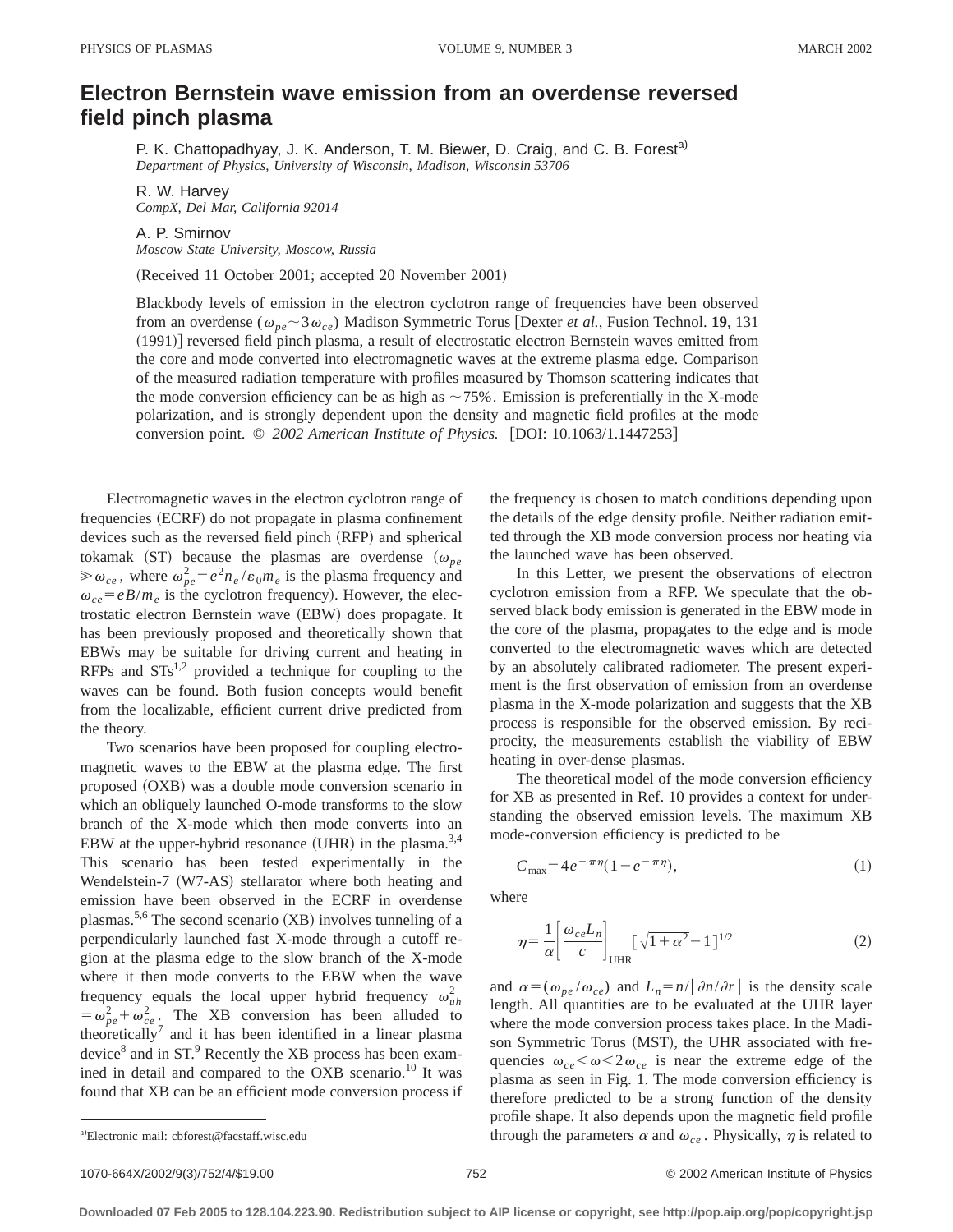

FIG. 1. Cutoff and resonance frequencies in ECRF for  $I_p = 250$  kA,  $n_e$ (central)= $6\times10^{18}$  m<sup>-3</sup> MST plasmas. The equilibrium is a solution of the Grad–Shafranov equation fit to the available magnetic data.

the distances between the right hand cutoff, left hand cutoff layers, and the upper hybrid resonance normalized to the vacuum wavelength of the radiation. Transmission occurs when the waves reflected from the left hand cutoff and right hand cutoff layers destructively interfere.

The experiments described in this Letter were performed in the  $MST<sup>11</sup>$  reversed field pinch [major radius  $(R)$  $=1.5$  m, minor radius (*a*)=0.52 m]. Unlike tokamaks and stellarators, the RFP has a magnetic field which is proportional to the plasma current and whose magnitude depends primarily upon minor radius rather than major radius. The magnetic field increases by approximately a factor of 2 from the edge to the core. Typical profiles of cutoffs and resonances in the MST are shown in Fig. 1. Surfaces of constant  $|B|$  are nearly aligned with the magnetic flux surfaces as seen in Fig. 2.

The projection of a three dimensional ray trajectory onto a poloidal plane is also shown in Fig. 2. This 5.5 GHz ray launched from the outside of the torus (using the GENERAY ray tracing techniques described in Ref. 1) at a poloidal position of  $19^{\circ}$  above the outer midplane (location of antenna during experiment). By reciprocity, emission recieved by the antenna must occur along the same ray trajectory for a wave propagating outward. The computed parallel component of the refractive index  $N_{\parallel}$  along the ray indicate that the EBW emission will occur at a position along the trajectory where  $N_{\parallel}$   $\sim$  2, and that the ray undergoes a  $N_{\parallel}$  downshift into the antenna pattern of the receiving antenna as it propagates out-



FIG. 2. Poloidal flux and a constant  $|B|$  (resonance for 5.5 GHz) surface. The 2D equilibrium is a solution of the Grad–Shafranov equation fit to the available magnetic data. The position along the ray where the optical thickness is 1 is labeled  $(\times)$  to indicate the location of the source of observed emission.



FIG. 3. Time histories of the plasma current  $(I_p)$ , line averaged plasma density  $(\bar{n}_e)$ , average toroidal magnetic field and radiation temperature of EBE at 5.75 GHz.

ward. The absorption calculations indicate that the plasma is optically thick [optical depth  $(\tau) \ge 10$ ] such that the plasma will emit as a blackbody, and that the Doppler shift leads to emission from a location several cm to the low field side of the cold electron cyclotron  $(EC)$  resonance location  $(Fig. 2)$ .

Emission was measured by a broadband double-ridge horn antenna (aperture 5 cm $\times$ 5 cm), with an antenna gain of 13–17 dB  $(\Delta N_{\parallel} = \pm 0.34 - \pm 0.22)$  over the bandwidth 3.8– 8.2 GHz. The antenna is movable radially and located 19° above the toroidal midplane. For these experiments the antenna was located in a 4.5 in. port 5 cm behind the inner wall of the vacuum vessel and  $\approx$  7 cm from the location of the upper hybrid resonance. The antenna views the plasma radially (perpendicular to **B** with  $N_{\parallel}=0$ ) and is rotatable to receive radiation with  $\mathbf{E}_{rad}||\mathbf{B}$  or  $\mathbf{E}_{rad}\perp \mathbf{B}$  corresponding to O-mode and X-mode emission from the plasma edge. The emission was detected by a 16 channel homodyne radiometer. Two ultra-low noise rf amplifiers provide 80 dB of gain; a power splitter separates the power into 16 bandpass filters  $(125 \text{ MHz}$  bandwidth each) and diode detectors. The radiometer has a low noise temperature  $(1600 \text{ K to } 2500 \text{ K with}$ the  $4-8$  GHz range) since no local oscillator was used. The radiometer was absolutely calibrated with thermal emission from microwave absorption material (eccosorb) at liquid nitrogen  $(77 K)$  and room temperature  $(300 K)$ .

Figure 3 shows time histories of the plasma current, plasma density, average magnetic field for a  $I_p = 250$  kA. The radiometer signal in Fig.  $3(d)$  corresponds to the frequency  $f = 5.75$  GHz, corresponding to emission from the core. The line average electron density is  $\bar{n}_e \sim 4$  $\times 10^{18}$  m<sup>-3</sup>. The plasmas are clearly overdense and do not support propagating electromagnetic waves. Emission drops dramatically at ''sawteeth,'' flux generation events which sustain the poloidal current in the edge of the  $RFP<sup>12</sup>$ . The MHD activity during a sawtooth is global and affects all observable equilibrium quantities in a reproducible fashion. In particular, the sawtooth crashes strongly influence the

**Downloaded 07 Feb 2005 to 128.104.223.90. Redistribution subject to AIP license or copyright, see http://pop.aip.org/pop/copyright.jsp**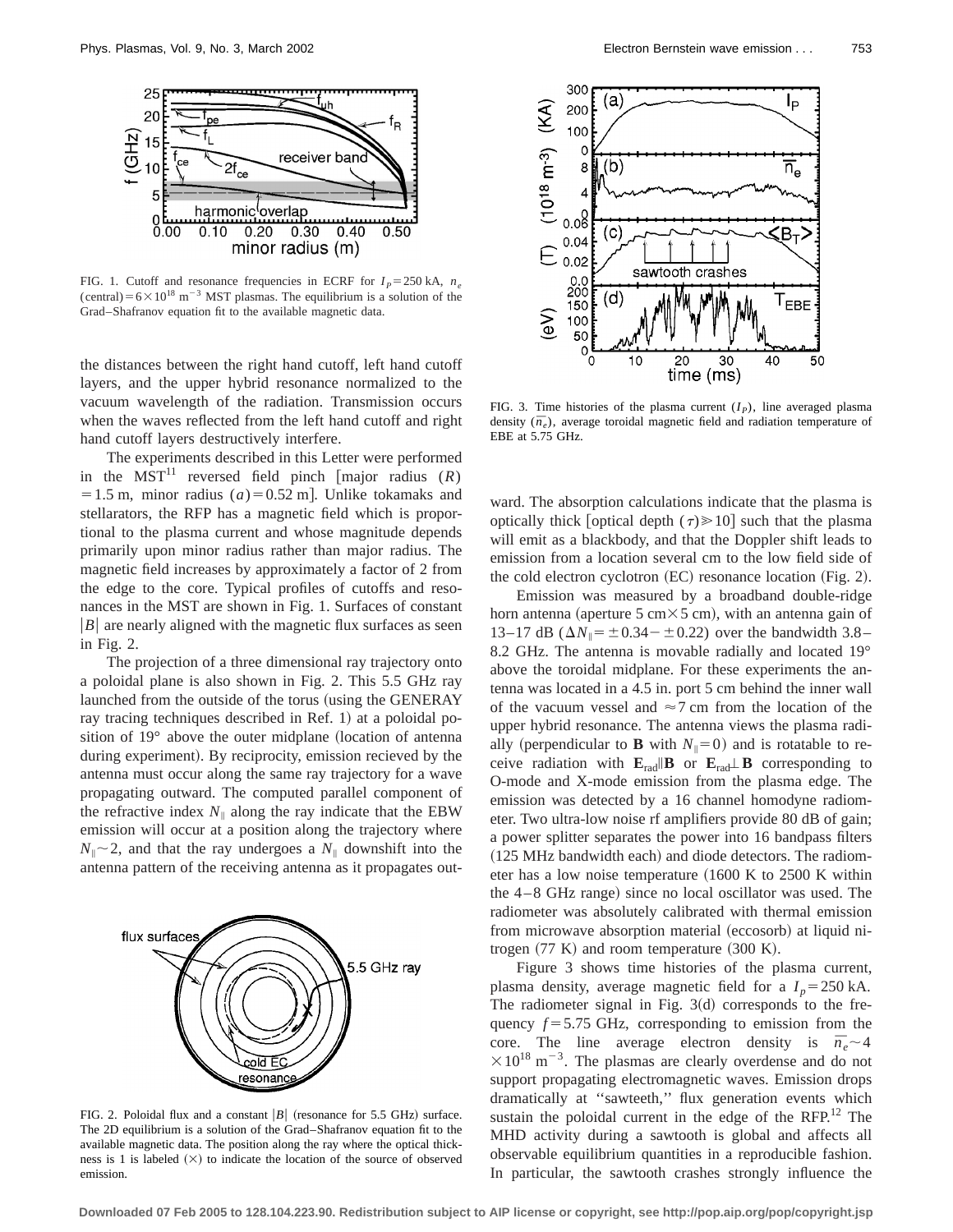

FIG. 4. Measured O- and X-mode radiation temperature vs frequency. The vertical dashed line at 5.8 GHz separates two cyclotron harmonics.

edge density profile and hence the mode conversion efficiencies.

The observed spectra for both O ( $\mathbf{E}_{rad}$ **IIB**) and X mode  $(E_{rad}\perp B)$  are shown in Fig. 4. These spectra represent an ensemble average of approximately 25 sawteeth during the period between sawtooth crashes. The radiation temperatures for both polarizations are comparable to the electron temperature as measured by Thomson scattering and is therefore of blackbody levels. However, the X-mode polarization has a measurably higher radiation temperature. The plotted uncertainty represents both the statistical variation associated with the inherent fluctuation levels and the systematic error associated with calibration. The difference between the radiation temperatures for the two polarizations is attributable to the differences in the mode conversion efficiencies from EBW to O-mode and X-mode, the dependence of the mode conversion efficiencies on angle, and the antenna pattern. The viewing geometry used in these experiments was not optimized for coupling to the O-mode. The antenna recieves only linear polarization while the polarization of the X- and O-modes become elliptical for oblique propagation. We have calculated the polarization for obliquely propagatting O-mode using cold plasma wave equation using our experimental parameters. It was found that for obliquely propagating O-mode the power in X-mode polarization  $(E_{rad} \perp B)$  is less than 10% of the power in O-mode polarization  $(\mathbf{E}_{rad}||\mathbf{B})$ . Also the emission for  $\mathbf{E}_{rad} \perp \mathbf{B}$  was measured to be larger than for  $\mathbf{E}_{rad}$  **B** from which we conclude that radiation received with  $\mathbf{E}_{rad} \perp \mathbf{B}$  is primarily coming from X-mode.

Figure 5 shows the radiation temperature measured by the radiometer ( $T_{\text{EBE}}$ ) mapped to plasma radius (*r*). Ray tracing calculations are used to determine the emission loca-



FIG. 5. Spectrum for O- and X-mode EBE radiation temperature mapped to minor radius. Also shown is the electron temperature measurements from Thomson scattering. The vertical dashed line separates two cyclotron harmonics.



FIG. 6. Edge profiles for cyclotron and upper hybrid frequencies for  $\bar{n}_e$  $=0.4\times10^{19} \text{ m}^{-3}$  and  $1.0\times10^{19} \text{ m}^{-3}$ . These frequencies include the porthole perturbation to the equilibrium magnetic field, unlike Fig. 1.

tion and include the Doppler shift from the cold EC resonance as described in Ref. 1. By comparing the temperature as measured by Thomson scattering ( $T_{\text{Thomson}}$ ) with  $T_{\text{EBE}}$  the mode-conversion efficiency can be inferred from the ratio *T*EBE /*T*Thomson at a given position/frequency. For example, at  $f = 4.0$  GHz which corresponds to  $r = 37$  cm,  $T_{EBE}/T_{Thomson}$  $\approx 0.4$ . The mode conversion efficiency appears to increase with frequency. For frequencies higher than 5.75 GHz, harmonic overlap occurs (with caveats mentioned below); core emission from the fundamental resonance is absorbed at the second harmonic near the edge. The observed levels of emission are consistent with emission from the second harmonic at the edge.

To investigate the effect of edge density profiles on mode conversion efficiency, discharges of different line average densities were compared. The edge density profile was measured with a triple Langmuir probe on a shot to shot basis over a large number of similar discharges for two line average densities namely  $\bar{n}_e = 0.4 \times 10^{19} \text{ m}^{-3}$  and 1.0  $\times 10^{19}$  m<sup>-3</sup>. Edge magnetic fields and hence cyclotron frequencies were calculated based on known behavior of the magnetic field in the edge near a porthole. On MST, the vacuum vessel at 0.52 m serves as both a toroidal field magnet and as a flux conserver; the magnetic field at the edge of the MST is primarily poloidal and drops off quickly through the porthole over a scale length of the order of radius of the prothole. Diagnostic portholes interupt the image currents in the vessel wall, which in turn affects the cyclotron frequency in vicinity of the antenna.

Figure 6 shows profiles of the first and second harmonic cyclotron frequencies and the upper hybrid frequency calculated from the density and magnetic field profiles. From measured edge  $n_e$  profiles, the density gradient scale lengths at the UHR are estimated to be  $L_n \sim 1.4$  cm for both low and high line average density. However, for a given frequency, the location of UHR surface shifts outward for higher density. When the UHR surface is between  $f_{ce}$  and  $2 f_{ce}$  (i.e., the low density case) blackbody emission associated with the core is observed. However, when the density is high and  $f_{uh}$   $\geq$  *f ce* harmonic overlap occurs and the edge temperature is seen. This overlap criterion restricted the observation of radiation from the interior of the plasma at low densities. Indeed, for densities above  $1.0\times10^{19}$  m<sup>-3</sup> the entire observed spectrum dropped to levels comparable to the electron temperature at the plasma edge.13 The evidence for the role

**Downloaded 07 Feb 2005 to 128.104.223.90. Redistribution subject to AIP license or copyright, see http://pop.aip.org/pop/copyright.jsp**